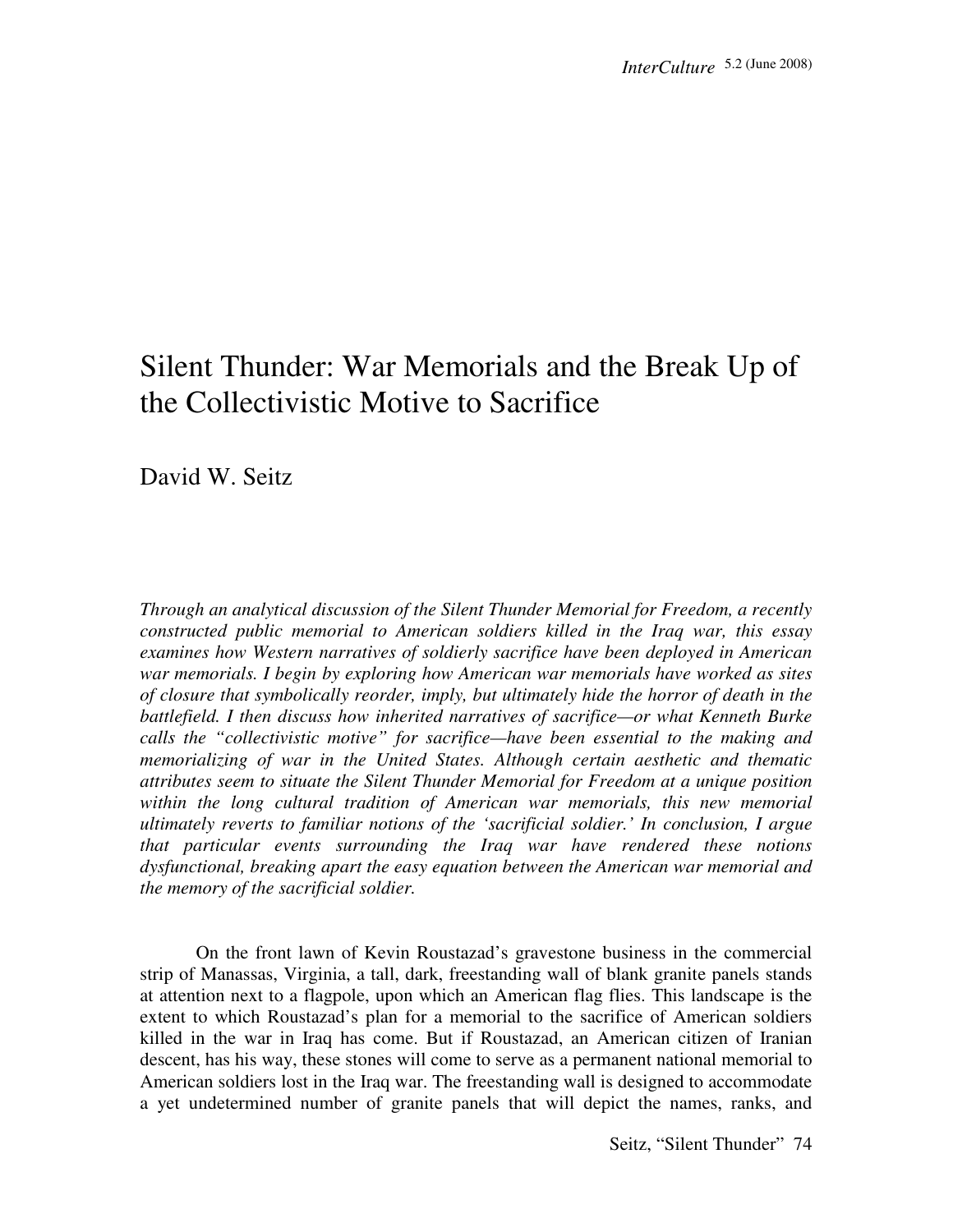official military portrait photographs (etched in ceramic plates) of a yet unknown number of American soldiers killed in a war that has yet to end. Through personal investment and grassroots fundraising, Roustazad is creating a memorial to one of the many human costs of the war in Iraq. He has named the site the Silent Thunder Memorial for Freedom. "Even though the soldiers' voices have fallen silent, their thunder is alive," says Roustazad. "And when you look at them looking back at you, you will feel they capture your heart and your mind" (Roustazad).

 As public memory has become the focus of a large, growing, and interdisciplinary body of literature, scholars have turned to war memorials and their audiences as fruitful subjects of investigation. For instance, Sarah J. Purcell has revealed how the meanings and audience receptions of a Revolutionary War monument in Charlestown, Massachusetts, have been subject to constant renegotiation; recently, the memorial has been appropriated as a symbolic gathering space where local activist groups rally against violent crime occurring in the community. Kirk Savage has explored how the history of America's slavery and its violent end (the Civil War) were transmitted through the sculptural monuments that increasingly came to dominate public space in nineteenthcentury America; these sculptures, often depicting a male slave groveling before his benefactor President Lincoln, worked to reinforce the collective (and convenient) memory of the North's righteous role in the war. Recently, a number of scholars have critically examined how war memorials on the Mall in Washington, D.C., function as memory texts where publics gather to define themselves vis-à-vis material representations of soldierly sacrifice. And attention has been paid to the typology, semiology, and political meaning of civic monuments raised in memory to French soldiers killed in the First World War.<sup>1</sup>

 The purpose of this essay is to provide an analytical discussion of the Silent Thunder Memorial for Freedom that will enable an examination of how Western narratives of soldierly sacrifice have been deployed in American war memorials. I begin by exploring how American war memorials have worked as sites of closure that symbolically reorder, imply, but ultimately hide the horror of death in the battlefield. I then discuss how inherited narratives of sacrifice—or what Kenneth Burke (397) calls the "collectivistic motive" for sacrifice—have been essential to the making and memorializing of war in the United States. Although certain aesthetic and thematic attributes seem to situate the Silent Thunder Memorial for Freedom at a unique position within the long cultural tradition of American war memorials, Roustazad's memorial ultimately reverts to familiar notions of the 'sacrificial soldier.' In conclusion, I argue that particular events surrounding the Iraq war have rendered these notions dysfunctional,

<sup>&</sup>lt;sup>1</sup> See Sarah J. Purcell, "Commemoration, Public Art, and the Changing Meaning of the Bunker Hill Monument," *Public Historian* 25.2 (2003): 55-71; Kirk Savage, *Standing Soldiers, Kneeling Slaves: Race, War, and Monument in Nineteenth-Century America* (Princeton: Princeton University Press, 1997); Marita Sturken, "The Wall, the Screen, and the Image: The Vietnam Veterans Memorial," *Representations* 35 (1991): 118-142; Kim Servart Theriault, "Re-membering Vietnam: War, Trauma, and 'Scarring Over' After 'The Wall,'" *Journal of American Culture* 26.4 (2003); Barbara A. Biesecker, "Remembering World War II: The Rhetoric and Politics of National Commemoration at the Turn of the 21<sup>st</sup> Century," *Quarterly Journal of Speech* 88.4 (2002): 393-409; Antoine Prost, "Monuments to the Dead," *Realms of Memory: Construction of the French Past*, ed. Pierre Nora (New York: Columbia University Press 1997) 306-330; and Daniel J. Sherman, *The Construction of Memory in Interwar France* (Chicago: University of Chicago Press, 1999).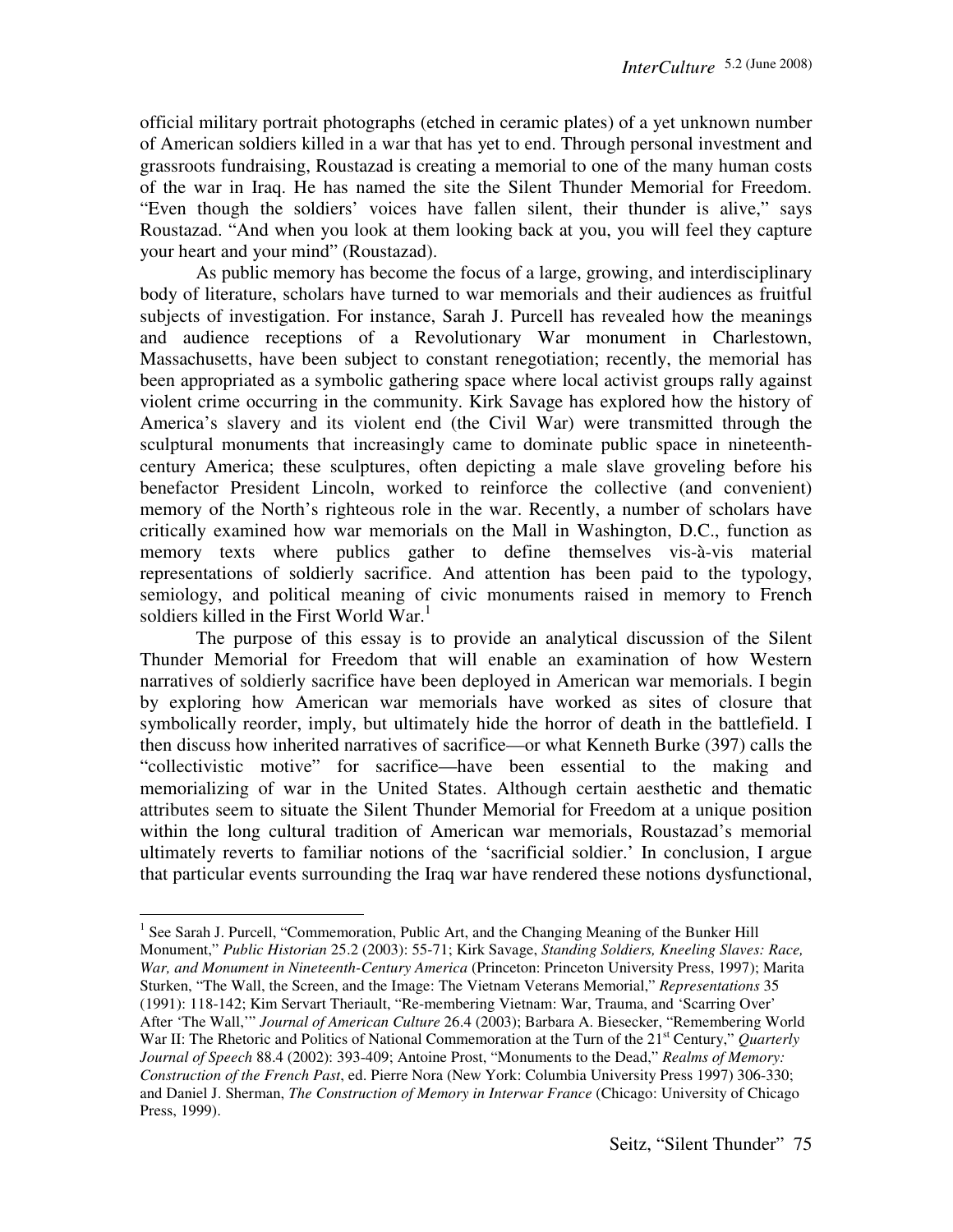breaking apart the easy equation between the American war memorial and the memory of the sacrificial soldier.

## *American War Memorials and Sacrifice*

 Kirk Savage tells us that every war memorial serves as both a rhetorical and physical space where publics can "gather and define themselves at ceremonies and rallies." It is a space of resolution and compromise not of prolonged conflict:

> Even now, to commemorate is to seek historical closure, to draw together the various strands of meaning present in a speech or a monument. It is true that the process of commemoration often leads to conflict, not closure, because in defining the past we define our present. Yet in choosing to remember "historical" events or heroes we still hope to plunge them into a past secured against the vicissitudes of the present.

Recent controversies over the Vietnam Veterans Memorial and the World War II Memorial on the Mall in Washington, D.C. have shown that the process of commemoration in the United States can also be a process of conflict "where many different social groups fight for access and fight for control of the images that define them" (4-7). But the war memorial, ultimately, is a site of closure where a static memory of the past rises above present disagreements. As such, the war memorial represents a viable form of group communication and memory, and operates as a symbolic and physical antithesis to the shattering, rupturing, destructive space it commemorates: the battlefield.

 Paul Virilio argues that the battlefield is a traumatic and violent break from the stable and seemingly harmonious systems of communications in society: "The battlefield is the place where social intercourse breaks off, where political rapprochement fails, making way for the inculcation of terror… Orders, in fact speech of any kind, are transmitted by long-range instruments which, in any case, are often inaudible among combatants' screams, the clash of arms, and, later, the various explosions and detonations" (6). Each war memorial, "always tempered by a foregrounding of the lives lost in battle" (Sturken 120), attempts to serve as a single location that reorders and makes sense of the atomization and chaos of the combat zone. This reconfiguration never truly reveals the "screams," the "clash of arms," the "explosions and detonations" (i.e. the terror soldiers experience in combat), for to do so would defeat the memorial's purpose as a site of closure. As Henri Lefebvre writes, "To the degree that there are traces of violence and death, negativity and aggressiveness in social practice, the monumental work erases them and replaces them with a tranquil power and certitude which encompass violence and terror" (222). Yet within memorials we find implications of the terror and violence of the battlefield through representations of the factual deaths of soldiers. Simultaneously revealing and obfuscating the realities of war, memorials "embody grief, loss, and tribute or obligation; in so doing, they serve to frame particular historical narratives" (Sturken 120). With few exceptions, these narratives include Western notions of the sacrifice inherited from Ancient Greek and biblical traditions.

 The western world inherits its idolization of the 'sacrificial soldier' perhaps most directly from Pericles' funeral oration. At the public burial of the remains of the Athenians killed in the Peloponnesian War against Sparta, Athenian general Pericles delivered his famous speech about the value of democracy and the memory of those who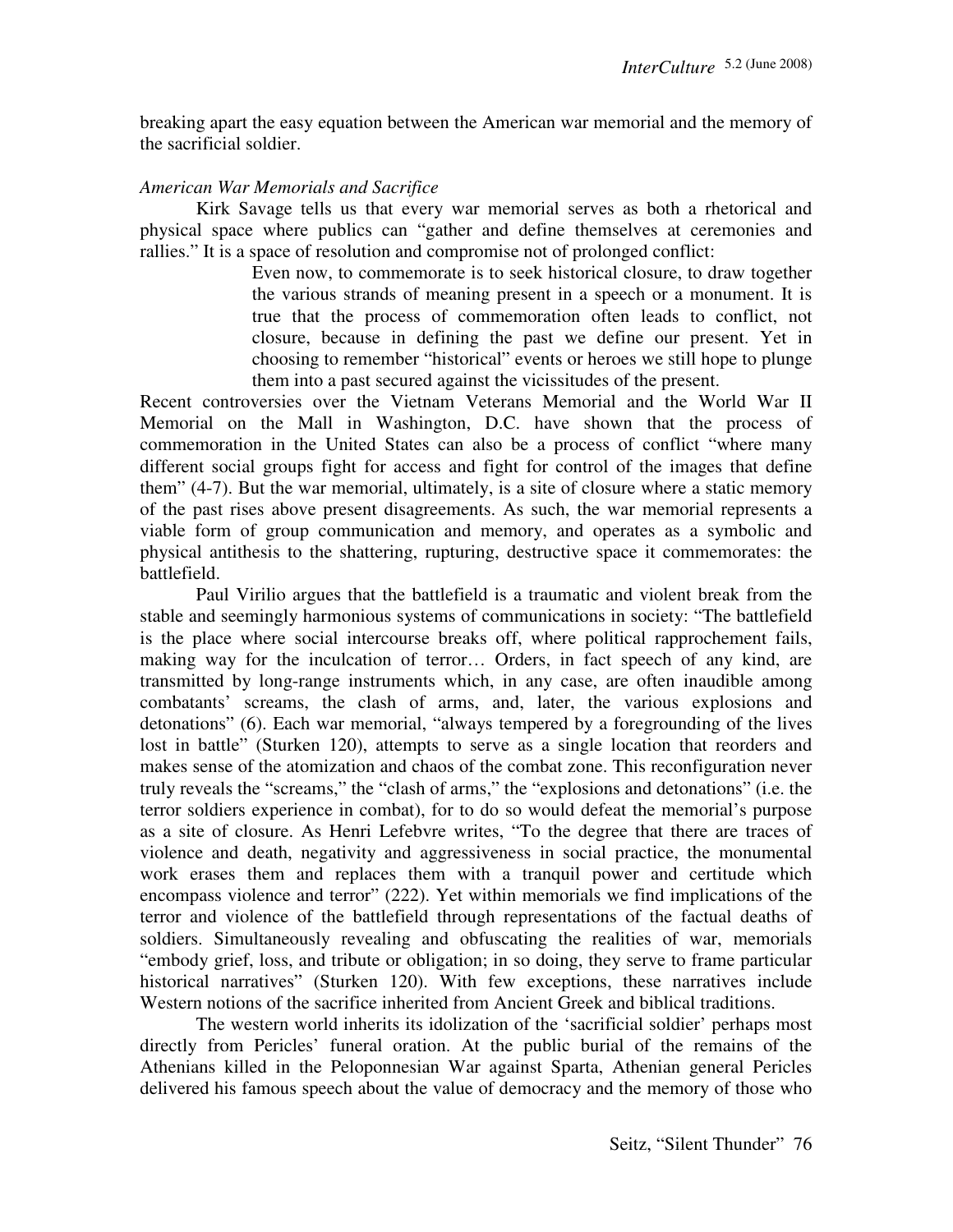had died in its defense. In this classic "epideictic utterance about soldiers from 'our side' who died in battle" (Corbett and Connors 212), Pericles urged the living to:

> realize the power of Athens, and feed your eyes upon her from day to day, till love of her fills your hearts; and then, when all her greatness shall break upon you, you must reflect that it was by courage, sense of duty, and a keen feeling of honor in action that men were enabled to win all this, and that no personal failure in an enterprise could make them consent to deprive their country of their valor, but they laid it at her feet as the most glorious contribution that they could offer.

The relatives and widows of the dead were to be comforted by the knowledge that the soldiers had willingly offered up their lives in defense of the Athenian state and its democratic ideals of peace, justice, and freedom. Pericles advised those "still of an age to beget children" to bear future citizen soldiers, for "not only will they help you forget those whom you have lost, but will be to the state at once a reinforcement and a security." The sepulcher where the bodily remains were buried, "the noblest of shrines wherein [the soldiers'] glory is laid up to be eternally remembered," would serve as a site of closure and permanent declaration of the most righteous of civic acts: sacrificing life for the state (Thucydides 2.34-46).

 Building upon this notion of sacrifice, Christianity—a foundational tradition of the western world—portrayed Christ's sacrificial death as the perfect model of righteous action. In the Old Testament, an individual who offered a sacrifice did not offer her/himself, but instead offered a precious possession in substitution, such as a child (as in the story of Abraham and Isaac) or an animal. With Christ's death, the sacrificer's gift of her/himself became literal. Although Christ's last words ("My God, my God, why have you forsaken me?") implied a lack of agency, it was Christ's *willingness* to die that consecrated humanity's new covenant with God—for such willingness is not easy to attain, even for the Son of God:

> Father, if you are willing, take this cup from me; yet not my will, but yours be done." An angel from heaven appeared to him and strengthened him. And being in anguish, he prayed more earnestly, and his sweat was like drops of blood falling to the ground. (*The New International Version of the Bible*, Luke 22.42-44)

With heavenly support, in the final hours of life Christ found the will to offer himself to death to save the whole of humanity.

 References to these inherited notions of sacrifice can usually be seen in American war memorials. For instance, visitors of any American World War I or World War II overseas cemetery and memorial discover an overwhelming sea of white marble headstones in the shape of the Latin cross, a familiar allusion to Christ's sacrifice.<sup>2</sup> For

<sup>&</sup>lt;sup>2</sup> A small percentage of the headstones are in the shape of the Star of David and commemorate those soldiers who were known to be of Jewish Faith. But given the demographics of the United States armed forces during World War I and World War II, an overwhelming majority of the headstones take the shape of the Latin cross. The image of the Latin cross itself, appearing over and over again in precisely aligned rows at each cemetery, is a well-known ideograph, a historical, visual symbol that signifies familiar meanings within most Western cultures. In *Signs and Symbols in Christian Art*, Rev. George Ferguson isolates the Latin cross's 20<sup>th</sup> century denotation: "The cross is one of the oldest and most universal of all symbols. It is, of course, the perfect symbol of Christ because of His sacrifice upon the Cross. In a broader sense, however, the cross has become the mark or sign of the Christian religion, the emblem of atonement,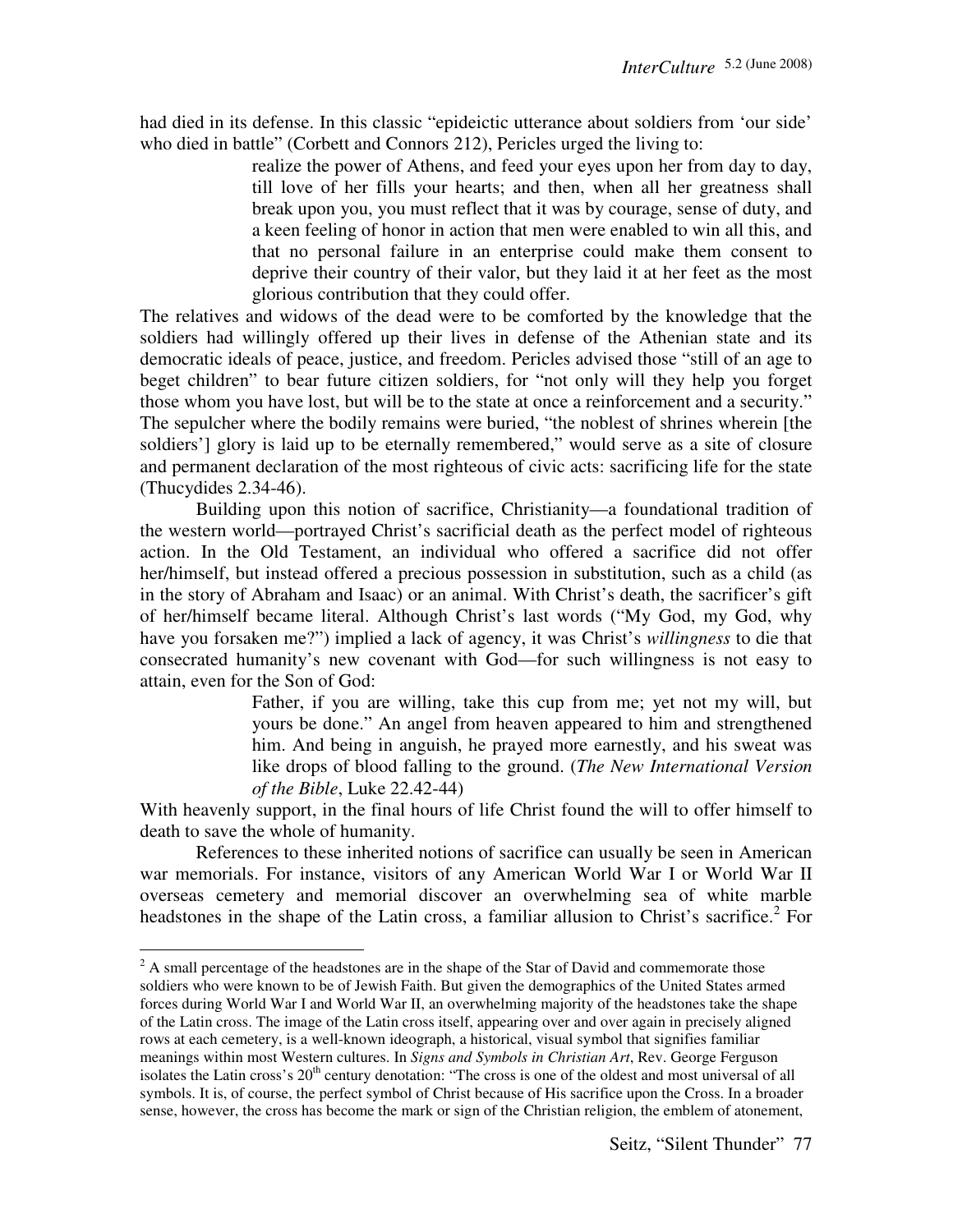visitors (American or otherwise), it becomes hard to deny the swelling sense of sacrifice that permeates from the numerous, harmonized rows of white crosses. Every soldier's death becomes a sacrifice for the collective good of the citizens of Europe, the United States, and the rest of the world—not just the American state. Additionally, each buried soldier attains salvation, as his or her actions of war—presumably violent and against Christianity's philosophy of peace—are justified, forgiven, and wiped away. Ironically, we should note, these religious connotations outweigh the memory of the cross as an instrument of justified torture and death used by the state against its citizens.

 The recently constructed World War II Memorial, situated closer to home on the National Mall, exhibits soldierly sacrifice in less religious, but just as powerful, terms. Etched at the bottom of the site's "Freedom Wall"—a wall of 4,000 stars, each representing a hundred American lives lost in the "good war"—is the inscription: HERE WE MARK THE PRICE OF FREEDOM. At the site's dedication on Memorial Day of 2004, Senator Bob Dole elaborated upon this price that Americans have so often been asked to pay:

> What we dedicate today is not a memorial to war. Rather, it is a tribute to the physical and moral courage that makes heroes out of farm and city boys, that inspires Americans in every generation to lay down their lives for people they will never meet, for ideals that make life itself worth living… Certainly the heroes represented by the 4,000 gold stars on the "Freedom Wall" need no monument to commemorate their sacrifice. They are known to God and their fellow soldiers, who will mourn their passing until the day of our own. In their names, we dedicate this place of meditation. (Dole)

Like Pericles, Dole was a witness to the terror of war: stationed in the hills of Italy, his arm was ripped apart by Nazi gunfire during a frantic attempt to save a dying friend. But Dole's dedication speech, like Pericles' funeral oration and the abstract representation of death in the "Freedom Wall," sublimates the terror of war into the heroism of soldierly sacrifice. Instead of testifying to the blood and guts that define combat, Dole's words focus on the majesty of the American soldier's sacrificial nature (so self-evident that its memorialization is almost perfunctory) and suggest that the "WE" inscribed below the gold stars stands for all of humanity.

 We can even find notions of sacrifice in the Vietnam Veterans Memorial, a site that is generally understood to have "eliminated all hint of a celebration of affirmation of patriotism, the nobility of arms, or the dignity of dying for a just cause" (Winter 104- 105). Comprised of two black granite walls that list the name of 58,000 war dead, this memorial has been described by critics and observers as a "black spot in American history," a "tombstone," and a "black gash of shame" (Sturken 122). Maya Lin, the architect of the Vietnam Veterans Memorial, intended the site "to be extremely honest about the facts of not so much the *politics* of war but the *results* of war." Thus, she designed the memorial to "register loss on a fundamental, individual level" (Lin). Indeed, the site seems void of the redemptive qualities of sacrifice so prominently touted in other

and the symbol of "salvation and redemption through Christianity." For Christians, the Latin cross signifies "sacrifice," "atonement," salvation," and "redemption." In summation, the Latin cross remembers Christ's sacrifice for the collective good, the subsequent resurrection of Christ's flesh, and the journey of Christ's soul to heaven (100).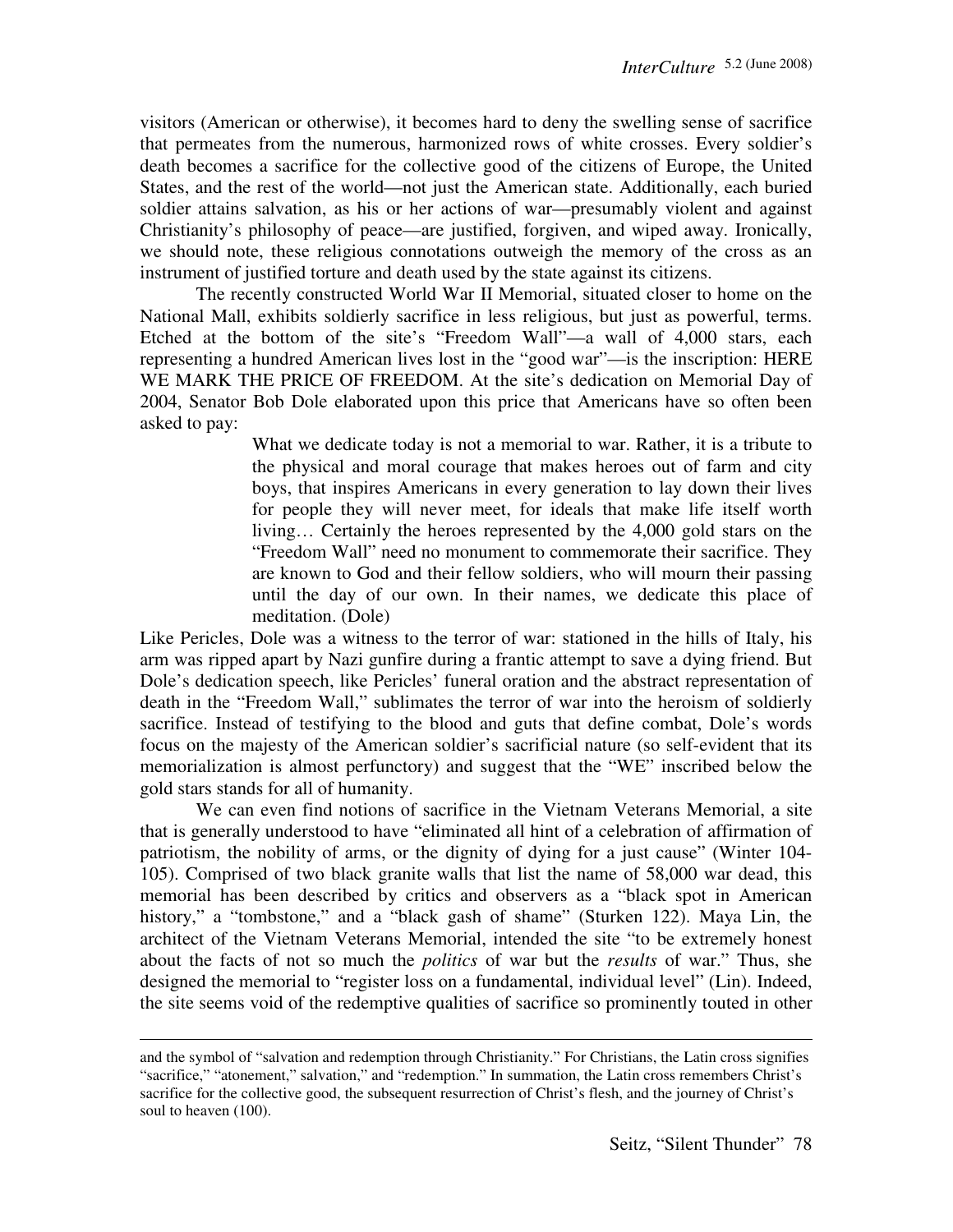war memorials. As Jay Winter writes, "All we see are names, and our own reflection" (Winter 105). But, I argue, it is in each visitor's reflection, a frame for hundreds of names of the dead, that we can find the argument for sacrifice: "These American soldiers were willing to rise to a calling, fight, and die for you, the visitor—even in a war that has become known as the 'bad war.'" The sacrifice of the soldiers is evident and everpresent, even if the site serves as a criticism of government policies in Vietnam and a sober reminder of the results of the war.

 We begin to see that the "heroism" found in American war memorials is rooted in an inherited definition of sacrifice as an individual act for the benefit of the common good. But upon reflection, sacrifice, in such terms, is an inherent contradiction to the promise of capitalistic democracy. Kenneth Burke sheds light on this contradiction, arguing that during times of peace in America, there is "neither need nor room for a concept of individual sacrifice for the collective good," for within Adam Smith vision of society, "individual aggrandizements are made synonymous with public benefits." But in times of war—and in our memories of war—we imagine an Athenian democracy in which there exists a "collectivistic motive" for sacrifice:

> An individual sacrifice must be presented in terms of public benefit. An individual impoverishment must be presented in terms of public wealth. An individual risk in terms of group security. In other words, for the conditions of a war economy, as for the conditions of warfare itself, we need a collectivistic motive, which will be shared by all except the war profiteers and the empire-builders of big business.

Similar to professional baseball teams, those "privately owned businesses which but have the *mask* of public institutions," in times of war the U.S. military functions as a necessary collective entity whose efforts must be greeted by the average citizen with personal sacrifice or support (Burke 395-397).

 The U.S. military is routinely successful at maintaining this "mask of the public institution" largely because Americans have been conditioned, "not directly to belief and behavior, but to a vocabulary of concepts that function as guides, warrants, reasons, or excuses for behavior and belief." According to Michael Calvin McGee, "human beings will react predictably and autonomically" to ideographs—words and phrases that serve as the building blocks of ideology. Historically, terms like 'law,' 'liberty,' 'tyranny,' 'freedom,' and 'sacrifice' have served as ideographs in the United States. These and other ideographs, which we find in political speeches of war and in the texts and designs of American war memorials, contribute to an effective "rhetoric of control" that maintains a collectivistic motive to sacrifice in war. Writing of American support for war in Vietnam, McGee tells us:

> So it was that a majority of Americans were surprised, not when allegedly sane young men agreed to go halfway around the world to kill for God, country, apple pie, and no other particularly good reason, but, rather, when other young men displayed good common sense by moving to Montreal instead, thereby refusing to be conspicuous in a civil war which was none of their business… We make a rhetoric of war to persuade us of war's necessity, but then forget that it is a rhetoric—and regard negative popular judgments of it as unpatriotic cowardice. (6)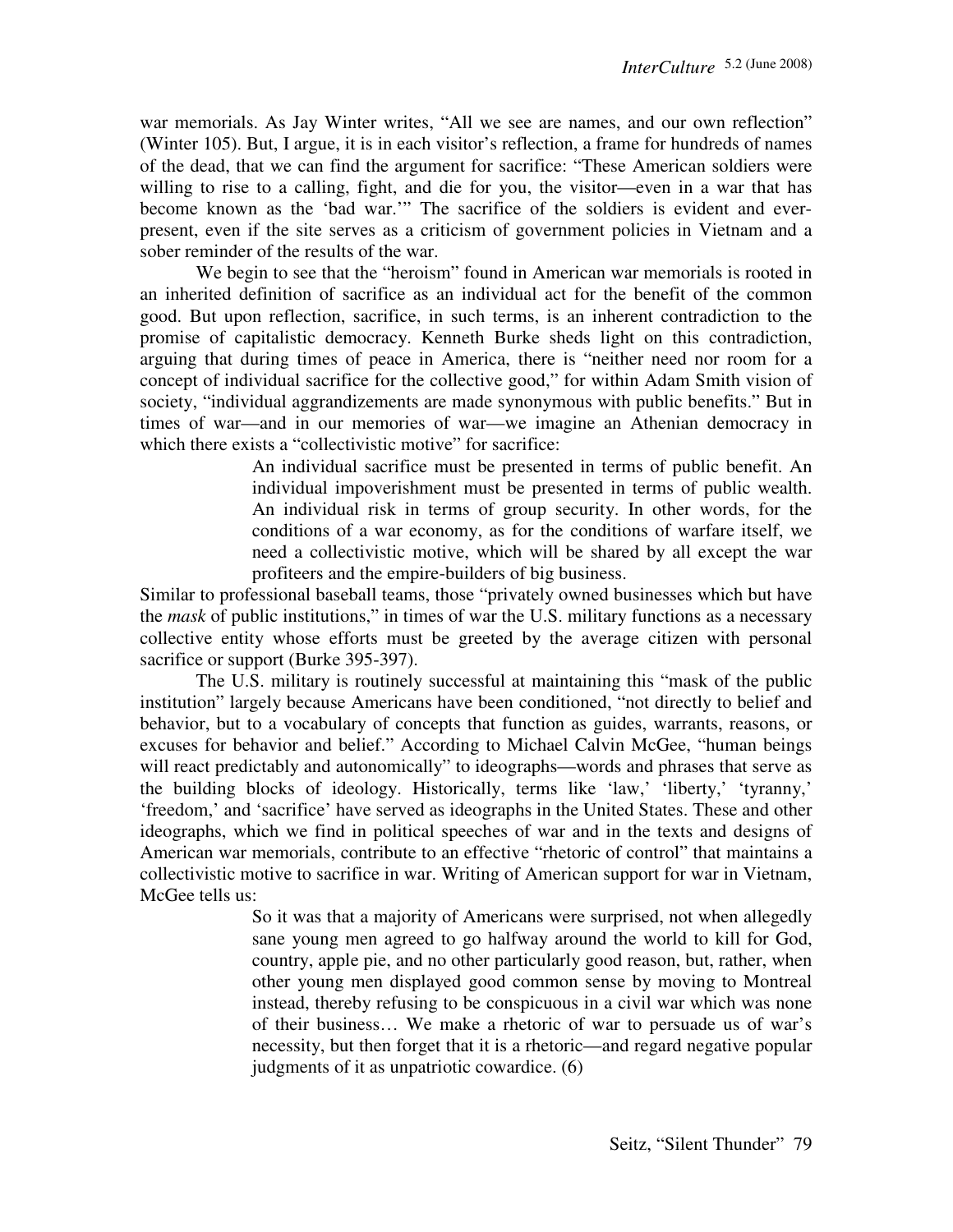Depicting this rhetoric of war, American war memorials stride between day-to-day capitalistic democracy (so void of the potential for heroic sacrifice) and the necessary reversion to archaic societies in times of military conflict.

# *The Silent Thunder Memorial for Freedom*

 $\overline{a}$ 

 At first inspection, particular aesthetic and thematic attributes of the Silent Thunder Memorial for Freedom situate the memorial at a unique position within the long cultural tradition of American war memorials. The first such attribute is the (yet-to-be executed) photographic representation of each American soldier killed; no other permanent, public American war memorial has attempted such a feat. Each soldier will be depicted in her or his military portrait photograph—a headshot of the subject in full military garb. This combination of highly mimetic form and mass listing suggests that each individual soldier must be considered in her or his irreducible, unique, indelible physical visage. The Vietnam Veterans Memorial, a showcase of the magnitude of deaths in the Vietnam War and the representational power of listing, employs listing as a resistance to the reductionism of the iconic memorial. Whereas monuments like the Korean War Veterans Memorial on the National Mall and the Marine Corps War Memorial (depicting the raising of the flag at Iwo Jima) in Arlington, VA, represent vast numbers of soldiers through the mimetic portrayals of a few soldiers' bodies, the Vietnam Veterans Memorial uses an aesthetic that refers itself to script and the archival documentation of the dead, thus offering an impression of the cold anonymity of the individual soldier among the seemingly infinite number of those killed. Though considered "the first national monument to elevate the individual above the cause" (Schwartz 430), the Vietnam Veterans Memorial reduces individuals down to uniformly shaped names that the war machine ate up—an emotional, but ultimately abstract, representation of each dead soldier.<sup>3</sup> Silent Thunder, it seems, goes beyond all previous American memorials by displaying the unique human face of each dead soldier.

 Furthermore, Roustazad's decision to exhibit photographs of fallen soldiers enters into the rhetorical framework of a war in which any visible depiction of casualties has already been charged with enormous power. Michael Griffin claims that "an intuitive belief in the power of the camera to reflect, reveal and expose fundamentally" has persisted throughout the Iraq war (Griffin). For instance, the Bush Administration and the Pentagon have fought to suppress images of flag-draped American coffins returning from Iraq, citing a dubious moral imperative to respect the privacy of grieving military families ("Bush"). Deepa Kumar reminds us that reporters who wished to be "embedded" with invading American forces "had to sign a contract with the military agreeing to a 50-point program that stated what they could and could not report" (60). Close scrutiny of this contract reveals the U.S. military's early desire to control the dissemination of photographs that could potentially reveal and personalize the "horrors" of what was supposed to be a clean, just war:

 $3$  In 1984, public outcry concerning the abstract nature of the Vietnam Veterans Memorial forced the U.S. Commission of Fine Arts to place on an adjacent site a statue of American soldiers, Frederick Hart's *Three Fighting Men*. It appears that this statue did not fully satiate the apparent and pressing need to remember those whose names appear on the Wall through visual representations of their bodies; in 2003, President George W. Bush signed a bill that authorized the construction of a visitor's center between the Vietnam Veterans Memorial and the Lincoln Memorial; this facility will feature photographs of the dead ("President").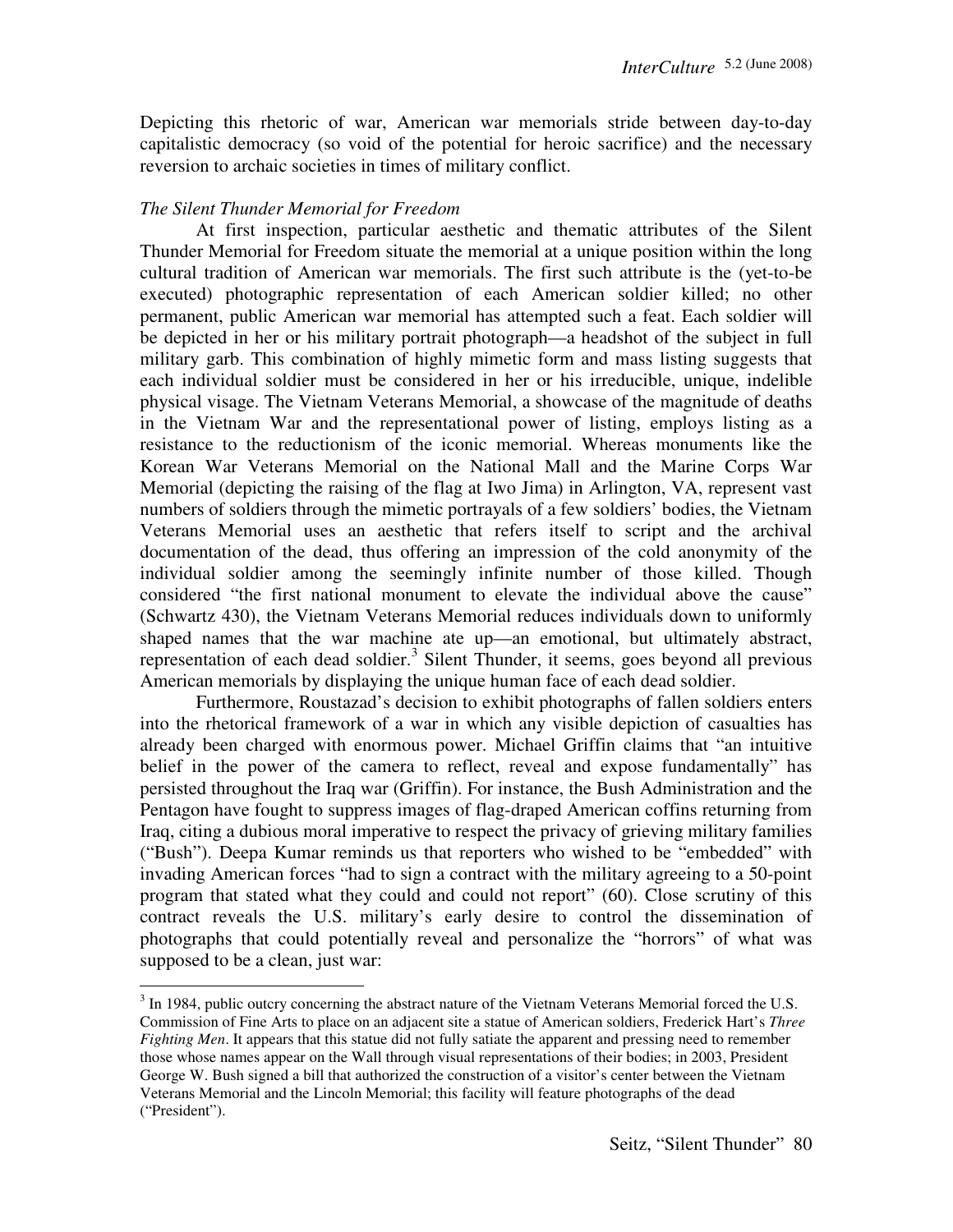- Point 40: No photographs or other visual media showing an enemy prisoner of war or detainee's recognizable face, nametag or other identifying feature or item may be taken. No interviews with detainees will be granted.
- Point 43: Although images of casualties are authorized to show the horrors of war, no photographs or other visual media showing a deceased service member's recognizable face, nametag or other identifying feature of item may be taken. ("CFLCC")

Because of these and other restrictions during the outbreak of the American invasion, "photographs that did not lend illustrative support to the official US government version of events were rarely published" (Griffin). In April 2004, as the war progressed and the numbers of American war dead rose, Ted Koppel of ABC's *Nightline* prepared a program titled "The Fallen," in which he read the names of each of the 724 American servicemen and servicewomen killed in Iraq. Each name was accompanied by the presentation of the deceased's official military portrait. The Sinclair Broadcast Group refused to air the program on its television channels, claiming that Koppel's program appeared "to be motivated by a political agenda designed to undermine the efforts of the United States in Iraq." While the Bush administration approved of Sinclair's decision, leaders such as Senator John McCain found this censorship of "war's terrible costs" to be "unpatriotic." "The controversy," writes Juan Cole, "clearly lay in the presentation of over 700 images of real human faces, belonging to the deceased" (Cole).

 Shortly after this episode, as the gravity of the horrific, American-made conditions in Iraq became more apparent, images of prisoner abuse at the Abu Ghraib prison became available to the world. In these images, detractors of the War in Iraq found all the evidence required to prove the immorality of the war. Others attributed the images and the events they documented to be the work of a few 'bad apples,' Army Specialists Lynndie England and Charles Graner (whose images, ironically, *were* widely disseminated in an apparent effort to reframe the event into individual criminality). The Department of Defense quickly urged a federal judge to rewrite the Freedom of Information Act to prevent the release of more photos depicting torture and abuse at Abu Ghraib, arguing that such images "would endanger the safety and lives of individuals, including soldiers and civilians in Iraq, Afghanistan, and elsewhere" (Carr). It is against this framework of censorship, suppression, and anxiety over the use of imagery that Silent Thunder's photographs will be seen permanently. Roustazad is making that which has been invisible—through formal and informal censorship—visible for a long time.

 The fact that Silent Thunder is being constructed during the war it works to remember is highly unusual.<sup>4</sup> But this collapsing of time reflects issues of instantaneity deeply rooted in the Iraq war. In what has gone down as a gross misperception of hegemonic power, on March 23, 2003 the Bush Administration directed the U.S. military into Iraq to topple Saddam Hussein's regime. Accompanied by "embedded" television

<sup>&</sup>lt;sup>4</sup> In *Standing Soldiers*, Kirk Savage shows that regional memorials to soldiers killed in the Civil War were constructed well after the end of the war, sometimes decades later. Planning for the Vietnam Veterans Memorial began in 1979, four years after the end of the Vietnam War; the site's dedication occurred in 1982. The Korean War Veterans Memorial was dedicated on July 27, 1995, the 42<sup>nd</sup> anniversary of the armistice that had ended the war's bloodshed. And the World War II Memorial was inaugurated *six decades* after V-Day.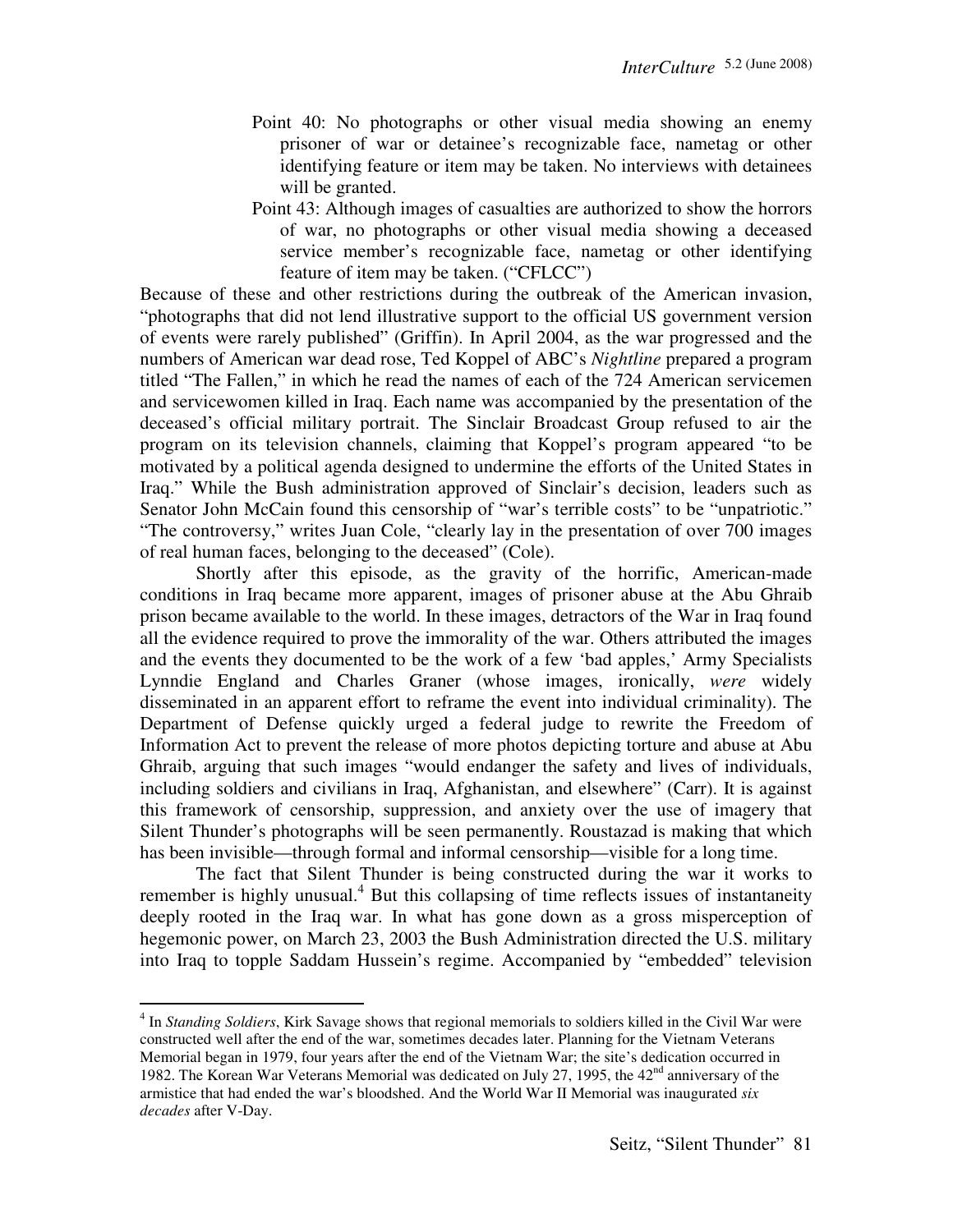journalists reporting live from the combat zone, American military forces swiftly decimated Hussein's army and occupied the capital of Baghdad. Before the dust of Operation Shock and Awe had settled, George Bush stood upon a battleship off of San Diego and declared: "Mission accomplished." Despite the increasingly apparent backfire to the promise of the Iraq war as a single event without beginning and end, this consideration of time as purely instant and in the present moment has permeated American expectations of the war.<sup>5</sup> Never anticipating that the war in Iraq would last as long as it has, Roustazad finds himself in the anomalous situation of constructing a memorial to a war that is evolving everyday and whose ultimate meaning remains unknown.

 But the notion that the Silent Thunder Memorial for Freedom, like the ongoing war, is open-ended and lacks a visible conclusion instills the site with a sharp critical perspective. As previously mentioned, Silent Thunder is designed to accommodate an unlimited number of granite panels (from a bird's eye view, imagine a "T" with a short cross hair and a vertical line that can go down indefinitely; this vertical line is formed by granite panels seven feet tall and ten feet wide) on which Roustazad will mount portrait photographs of the dead. This accommodation for future panels is, in itself, a tragic performance of future, invisible, but inevitable violent deaths. The power of such a performance has been seen before in American culture, usually through performance protest. In 1936, a group of Princeton University students established Veterans of Future Wars, a satirical but political organization that demanded pre-payment of compensation for wars their generation would inevitably have to fight. Partly lampooning the World War I veterans of the "Bonus Army" who had lobbied for and received war compensation a decade earlier than promised, but also critiquing the U.S. government's wartime dependence upon the bodies of young men, the group argued, "It is but a common right that this bonus be paid now, for many will be killed or wounded in the next war, and hence they, the most deserving, will not otherwise get the full benefit of their country's gratitude" ("The Veterans").  $\overline{6}$  In the late 1980s, the activist group ACT UP (AIDS Coalition to Unleash Power) staged guerrilla theater "die-ins," such as the highly reported event outside St Patrick's Cathedral in New York City, where the bodies of protestors "were outlined in paint and chalk to emphasize the deadly effects of social indifference to AIDS" (Christiensen and Hanson). Recently, the anti-tobacco organization The Truth has developed a series of television and Internet public service announcements that attempt to visibly represent the magnitude of future tobacco-related deaths in the United States (http://www.thetruth.com).

 We can even find such performance in the reflecting pool outside the King Center in Atlanta, Georgia, where a chronological series of images depicting the factual lynches of African Americans is inscribed around the rim of the pool. As Carole Blair notes, the section of the rim that represents the present and the future is left blank, leaving us with the unstated but powerful question, "Will this section remain blank, or will there be more

 $<sup>5</sup>$  This was never more apparent than when the length of the Iraq war exceeded the amount of time the</sup> United States had fought in World War II. On November 26, 2006, the *Washington Post* dedicated an entire page (B4) to public reaction to and outrage over this sobering marker of the Iraq war's open-endedness.<br><sup>6</sup> Although the VFW would boast 50,000 members through campus chapters across the country, the pre-

paid bonus was never received. All but one of the original Princeton members of the VFW would go on to fight in World War II ("The Veterans").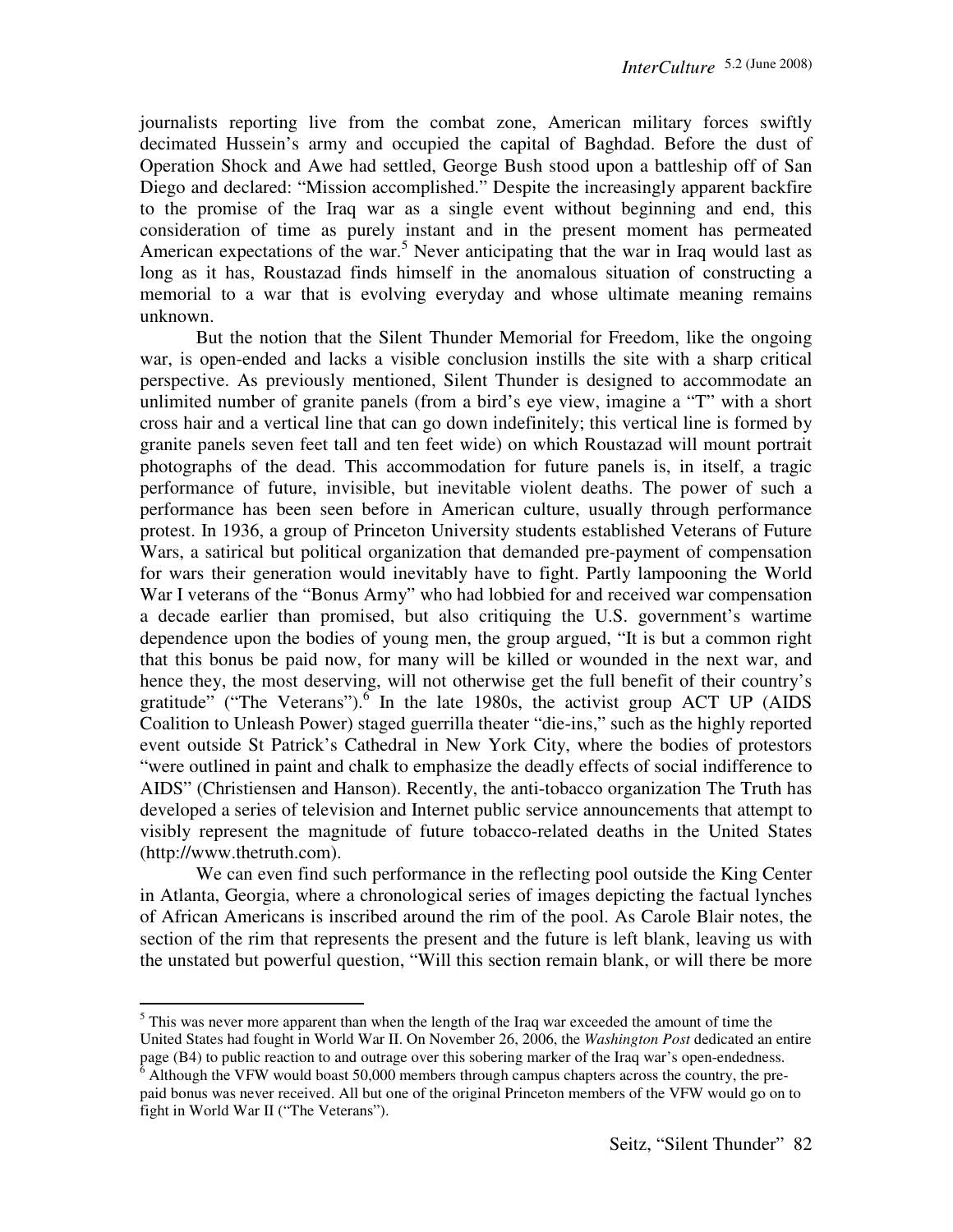lynches to document" (Blair)? We can detect a similar question in Silent Thunder: "Will more American soldiers be added to this wall?" For most visitors, the answer seems to be a tragic "yes." In an article about Silent Thunder's dedication in April 2006, the *Washington Post* described Manassas Mayor Douglas S. Waldron's reaction to the empty wall: "As he stood before the smooth black stones, Waldron said he knew they weren't blank. 'I know there are names that are waiting to be engraved on this,' he said" (Vargas). Waldron's words indicate an awareness of the peculiar fact that Silent Thunder has collapsed the present into the past and, like the Iraq war, both the past and present into the future. Unlike other war memorials, there is no real promise of closure.

#### *Traditional Meanings*

 Despite these unique aesthetic and thematic attributes, the Silent Thunder Memorial for Freedom remains entrenched in the traditional meanings and ideographs that have been fundamental to the making and remembrance of war in the United States. In order to be read as an American war memorial, as per Roustazad's intentions, Silent Thunder *must* convey and refer to elements inherent to this genre of space. Jonathan Gray points out that for a text (in this case, a memorial) to be understood within the appropriate range of interpretations, the text must satisfy "one's understanding of the medium, what one knows or expects of its structure, genres, and tropes, and how one has been trained to make sense of its messages, style and rhetoric" (223). Thus, through its physical presentation—which includes the atypical use of photographic imagery—Silent Thunder has been defined as a memorial—a space where publics can gather to remember, honor, and mourn the heroic sacrifice of American soldiers.

 The memorial's name—Silent Thunder Memorial for Freedom—which according to Roustazad will be inscribed around the base of the wall, immediately connotes specific attributes of American war making and remembrance. Although Roustazad claims "Silent Thunder" is a reference to "Rolling Thunder," an annual Memorial Day motorcycle ride by thousands of veterans through Washington, D.C. (Vargas), the term triggers memories of the official, slogan-like names that have been assigned to American military invasions in recent decades: Operation Urgent Fury (Grenada), Operation Just Cause (Panama), Operation Desert Storm (Iraq), Operation Enduring Freedom (Afghanistan), and Operation Iraqi Freedom (Iraq). "Memorial" serves as an overt pronouncement of the site's identity and purpose; we are to know that this site is a memorial as much as anything found on the National Mall. And "Freedom," a word commonly heard in George W. Bush's war speeches, openly declares the cherished rights for which American soldiers supposedly *freely* fought and died: the freedom of self-determination and the freedom from the interference of others. Together these words construct a name that stretches American reverence-laden vocabulary almost to the breaking point of seriousness.

 The photographic images of the dead will work to suspend the remembered soldiers somewhere between life and death. Despite postmodern attacks on the premise that a photograph can present a privileged window onto reality and truth, a general belief in photography's original function—to document and express what has been—still lingers. In *Camera Lucida*, Roland Barthes writes of photography's peculiar trait:

> Photography's Referent is not the same as the referent of other systems of representation. I call "photographic referent" not the *optionally* real thing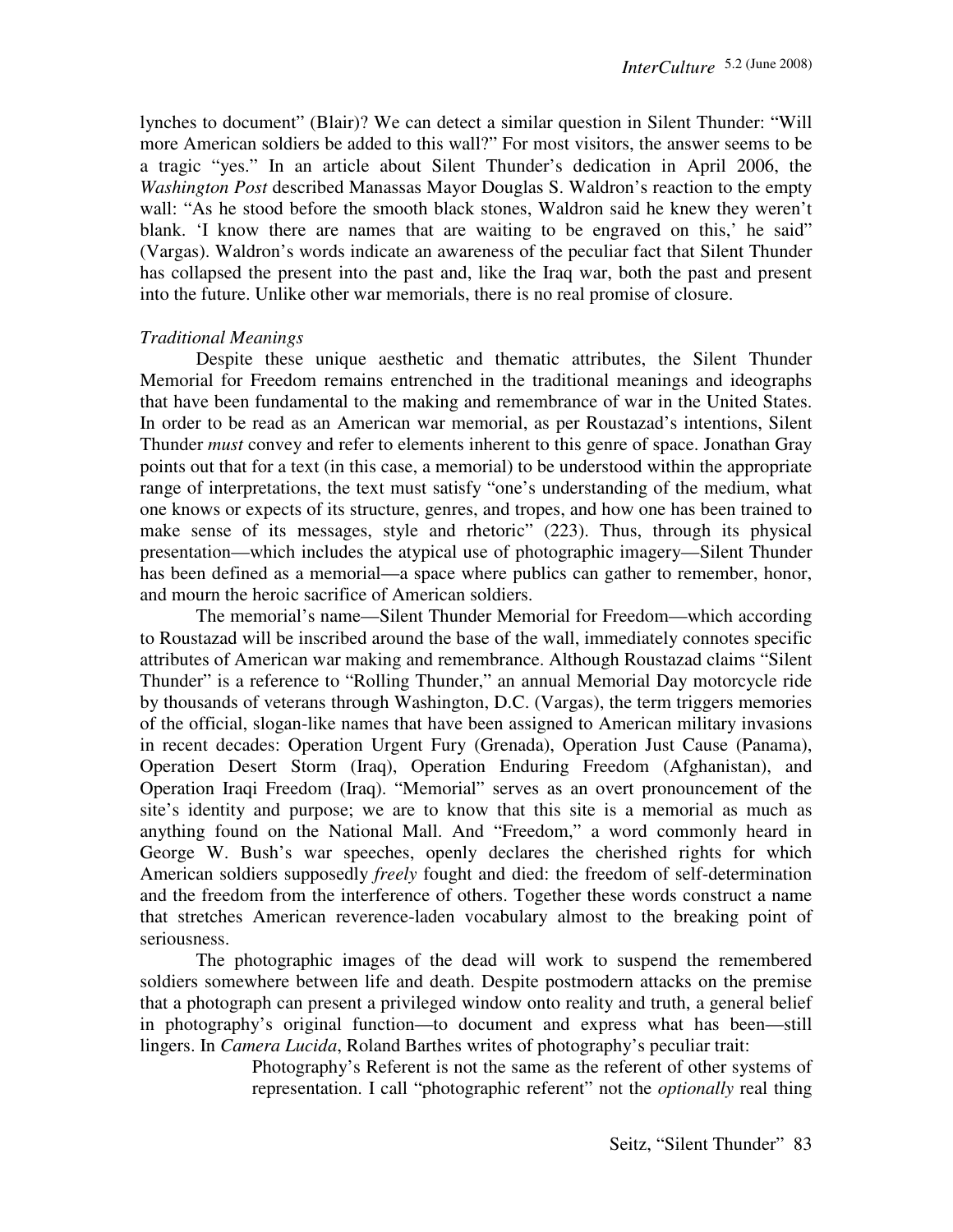to which an image or a sign refers but the *necessarily* real thing which has been placed before the lens, without which there would be no photograph. Painting can feign reality without having sent it. Discourse combines signs which have referents, of course, but these referents can be and are most often "chimeras." Contrary to these imitations, in Photography I can never deny that *the thing has been there*. There is a superimposition here: of reality and the past. (76)

Roustazad's decision to represent each dead soldier through the medium of photography capitalizes on commonly held assumptions (eloquently described by Barthes) about photography's ability to reveal the truth of what has been. Although the dead soldiers are gone, their photographic representations will reinforce the truth that they once were here, alive, and visible to those around them. Like the Greek sepulcher, this memorial will freeze the dead in an ever present now, rather than letting them transcend their earthly visage. It is the simultaneous action of recognizing the dead through representations of life that forms the paradoxical effect of American war memorials like the Marine Corps War Memorial, the Korean War Veterans Memorial, and Frederick Hart's *Three Fighting Men* at the Vietnam Veterans Memorial. Though one could argue that, through using actual photographs of actual people as re-presentations of the dead, Silent Thunder pushes this tradition to the limits, this memorial nevertheless remains within the representational paradigm established by previous monuments.

 Similar to America's overseas World War I and World War II cemeteries, Silent Thunder claims an authoritative, state-like possession over the soldierly dead. Although Roustazad voluntarily contacts each dead soldier's family for permission to display the photographic portraits, an act that acknowledges the domestic life of the American soldier, the dead will be represented and remembered solely for the fact that they perished fighting for the state. Any previous identities will be wiped away, to the point where the worth of each soldier can only be measured in her or his moment of death. Roustazad says:

> One reason, to me, that having the faces on is very important, is that many of our young soldiers who've died have left very young children behind, some of them born after their death. I was hoping that when these young families come to visit, not only will they see their mom's face, their dad's face, they will also see the other heroes they died with. Many of these men and women died alongside the comrades they were serving with. Very few of them just died as a single person. So we're going to put these people together. So when they come, they'll see mom and dad, and they'll see their friends who gave their lives along with them. (Roustazad)

One might argue that the photographic images, which imply the general atrocity of the young soldiers' deaths, could lead many to see Silent Thunder as a protest piece rather than a traditional war memorial that affirms nationalistic ideals. But the framing of these photographs within the physical and textual edifice of a war memorial, which cannot escape the nationalistic strictures of its genre, leaves little doubt as to the site's reverence of the soldiers' sacrifice for the nation.

 Currently, Silent Thunder rests on the front yard of Roustazad's gravestone business, Eastern Memorials. Motorists passing by on Centreville Road, Manassas's main commercial thoroughfare, may be startled to see the tall, polished slabs of black granite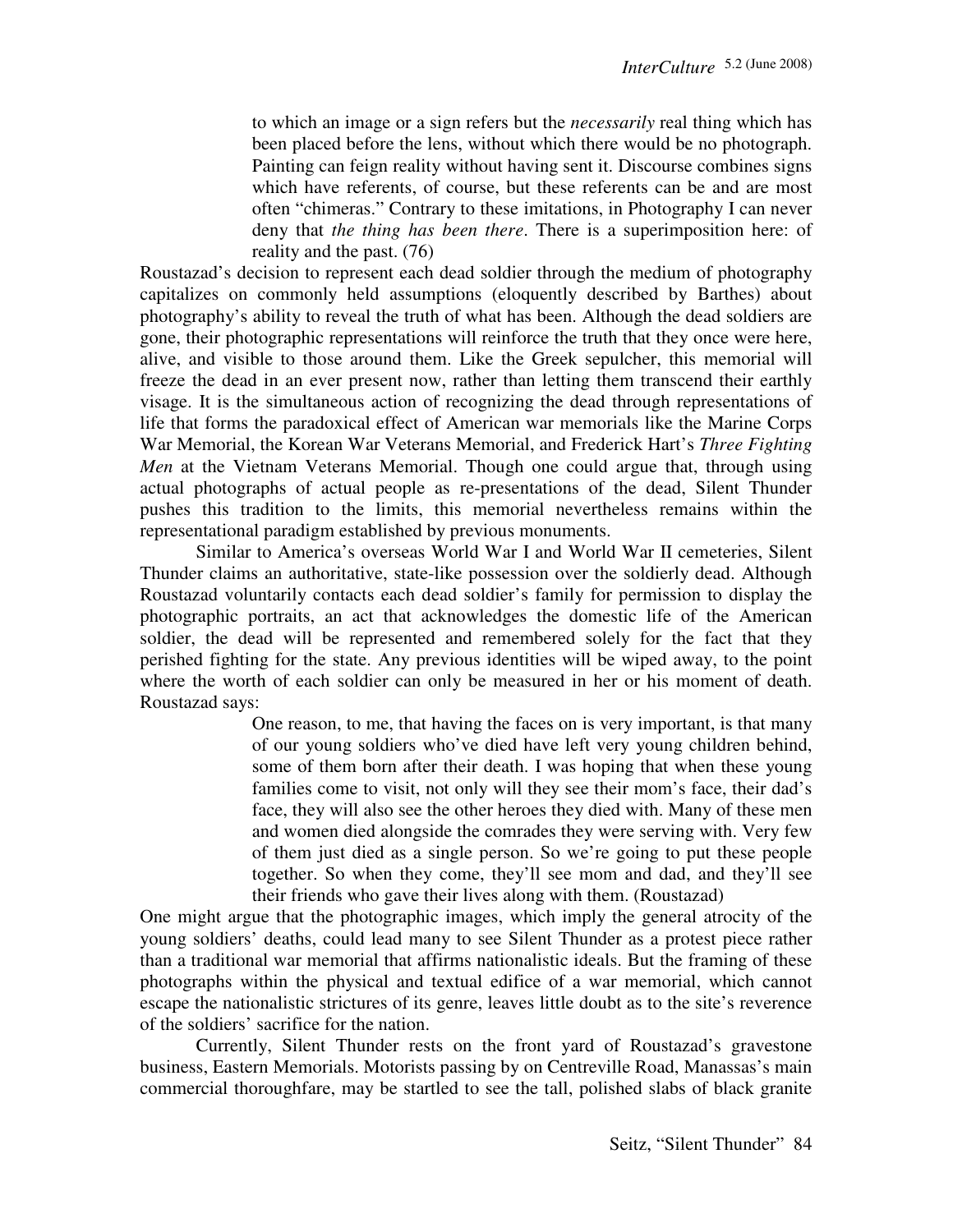emerge into their field of vision. The gleaming and unblemished wall is a visual anomaly to the car dealerships, fast food chains, gas stations, and pharmacies that have come to clutter much of northern Virginia's landscape. For the present time, one might think that in standing out within this day-to-day capitalistic environment, Silent Thunder—like a moral, anti-war scoreboard tallying a somber count—subversively invites citizens to stop, pay attention, and witness the fact that American soldiers continue to die in Iraq. In actuality, financial circumstances and zoning ordinances have necessitated the construction of the memorial on Roustazad's land (Roustazad). But, perhaps sensing the possibility that people will misinterpret his memorial, Roustazad is raising the funds and political support necessary to move Silent Thunder to a "suitable site" (Thurman), such as one of Manassas's public parks. Thus, Silent Thunder's current geographical location is only temporary. In the near future, the memorial—like other memorials standing on town squares, public parks, and the hallowed grounds of the National Mall in Washington, D.C.—will occupy a space designated for public gathering and remembrance. On the memorial's official website, Roustazad's non-profit group states: "Our belief is that this memorial will be an appropriate way to not only recognize and honor the sacrifice and loyalty of each fallen hero, but will also function as a reminder to those of us who enjoy freedom that we owe a great debt of gratitude to the many who answered our country's call to serve" (Thurman). Thus, Roustazad and his supporters have a clear understanding that for this memorial to accomplish its purpose, it must fall in line with what tradition has already constructed as the proper space for communication between the message of soldierly sacrifice inscribed in a war memorial and the public.

### *Conclusion*

 $\overline{a}$ 

 Like previous American war memorials, Silent Thunder is a gathering place that reinforces the magnitude of American soldierly sacrifice. Relying on the importance of recognizable ideographs and the emotional visual depictions of soldiers' faces, it erases the horror of death in combat, but also displays the factual truth of the soldiers' deaths. Each dead soldier's identity as 'an American soldier' is never in question, as the deceased are represented and remembered solely for dying in war. There is no question of the soldierly role in the nation. There is, ultimately, only the emphasis on the sacrifice of the soldiers for the public good. But this emphasis loses its meaning amidst the overwhelmingly negative aspects of a war that has rendered our common ideographs— "freedom," "justice," "democracy"—dysfunctional, to the point where they have been used to justify their polar opposites (e.g. wiretapping Americans to protect their freedom, using torture to prevent violence, imposing 'government by the people' on Iraqis without the Iraqi people's consent).

 This phenomenon leads us to a number of urgent questions: Is it possible to rationalize sacrifice in a war that increasingly appears to have been born from false pretenses? How do we celebrate the collectivistic motive to sacrifice in a war that has been fought by a "volunteer" army largely composed of those from the margins of American society?<sup>7</sup> How do we commemorate soldierly sacrifice for the public good in a

<sup>&</sup>lt;sup>7</sup> Currently, a disproportionate percentage of U.S. soldiers fighting in Iraq are from lower economic class backgrounds, a fact that has led Pentagon analysts to worry about "a growing divide between the military and much of society." Increasingly, potential recruits from middle- and upper class families have simply opted out of military service because they can afford to (Bowman). As the war in Iraq has dragged on, it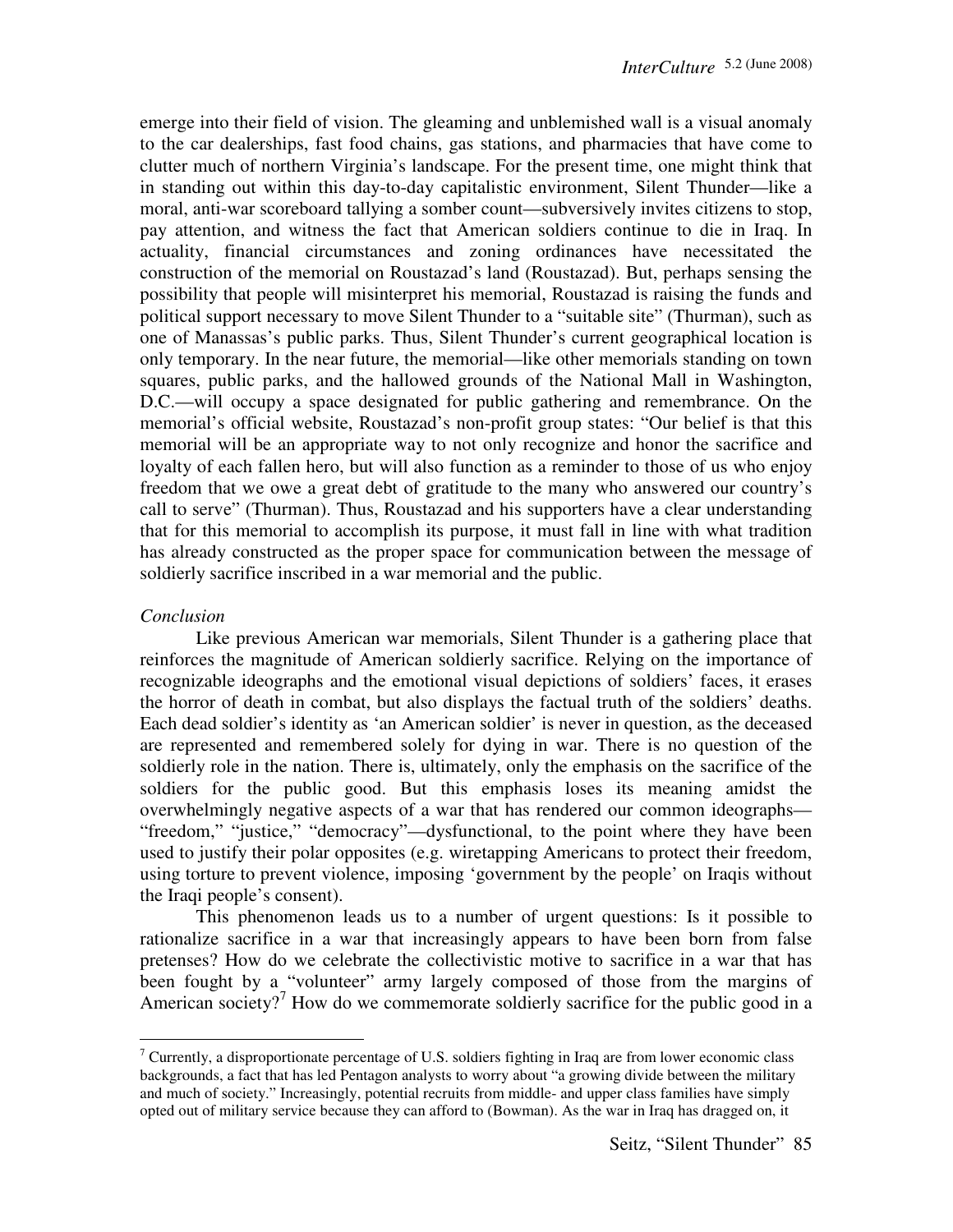war that has been fought by a military that is all but entirely privatized?<sup>8</sup> How do we memorialize those who have died in a conflict that leading mainstream politicians have termed "a waste of American lives?"<sup>9</sup> Responses to these critical questions are all the more difficult to formulate when we acknowledge that the Iraq war, secretly devised by war hawk business managers,  $^{10}$  was always meant to benefit a small ruling class.<sup>11</sup> Yet, in

l

has become increasingly unpopular within African-American communities; as a result, African-American enlistment rates have dropped by more than 50 percent since 2000 (White). These and other trends, such as the American public's growing and overwhelming displeasure with the Bush administration's handling of the war (Steinhauser), have made it ever more difficult for military recruiters to meet monthly enlistment quotas. In response to this challenge, the Pentagon has widened its pool of potential enlistment candidates to include non-citizens; today more than 20,000 "green-card warriors" from nations around the world are serving in the U.S. military (Gutierrez and Drash). The 'success' of this program has led some Washington, D.C. think tanks to urge the military to begin recruiting undocumented immigrants living illegally in the United States (Cardenas). This ongoing struggle to enlist new soldiers has also led the U.S. Army to allow more high school dropouts and applicants with low aptitude test scores to join the service. In addition, the Army has increased the number of "moral waivers" it gives to applicants who have been convicted of serious misdemeanor offenses (aggravated assault, burglary, robbery, and vehicular homicide) and felonies; 11.7 percent of the Army's 2006 new recruits possessed prior criminal histories (Alvarez). This last fact should spark great concern when we consider the recent Department of Defense report that claims, "Women serving in the U.S. military are more likely to be raped by a fellow soldier than killed by enemy fire in Iraq" (Harman).

<sup>8</sup> Writing at the end of the Second World War, Kenneth Burke observed, "Perhaps the one public institution that is generally spared invidious comparison with private models in the steady propaganda of our press is the military. I have never heard it said that we should let out our wars to private contractors, so far as the recruiting of a fighting force itself is concerned, though of course we are encouraged to find a place for the private contractor at every other stage of equipment and action" (395). Today, these words seem quaint. On December 5, 2006, the *Washington Post* reported: "There are about 100,000 government contractors operating in Iraq, not counting subcontractors, a total that is approaching the size of the U.S. military force there," and tenfold "the number of contractors that were deployed during the Persian Gulf War in 1991" (Merle). The magnitude of these figures is shocking—even to those familiar with the increasing symbiosis between the United States military and the corporate world—and only reinforces the argument that Iraq war has been akin to a private enterprise.

Although the contracting-consulting industry has played a major role in the American defense establishment since World War II, the phenomenon has never been as transparent, intense, and unchecked as it today. In 1994, in response to recommendations from a task force headed by Vice President Gore, Congress ratified legislation that severely eased the rules and oversight of the Pentagon's use of contractors (Rearden 186). Between 1994 and 2002, the Department of Defense entered into more than 3,000 contracts with U.S.-based firms at a cost of \$300 billion to American taxpayers. The military functions that have been outsourced range from the minor (laundry, food services, base upkeep) to the critical (security, military advice, training, logistics support, policing, technological expertise, base construction, prisoner interrogation, intelligence). In Iraq today, most of these tasks are handled by for-profit consultant firms, such as DynCorp International, Kellogg, Brown and Root, and L-3 Communications—historically shady companies that might hold more concern for 'the bottom line' than U.S. strategic interests (Merle and Singer).

<sup>9</sup> In March of 2007, Senators and presidential hopefuls John McCain and Barack Obama publicly stated that the lives of American soldiers had been "wasted" in Iraq (Nagourney).

<sup>10</sup> In 2000, American citizens elected the Bush-Cheney ticket, ushering in a network of right-wing business managers who openly promised to divest the state, cut it up, and give it away to corporations. In the words of Grover Norquist, the so-called "Field Marshal of the Bush Plan," the administration would work to strip the government of many of its public institutions and functions in order "to get it down to the size where we can drown it in the bathtub" (Dreyfuss). These business managers, fueled by a drive to privatize, were also the war hawks of the Project for a New American Century (PNAC), a group that publicly champions a more aggressive approach to United States defense spending and foreign relations. Three foundations closely tied to Persian Gulf oil and weapons and defense industries fund the PNAC. In 1997, members of

Seitz, "Silent Thunder" 86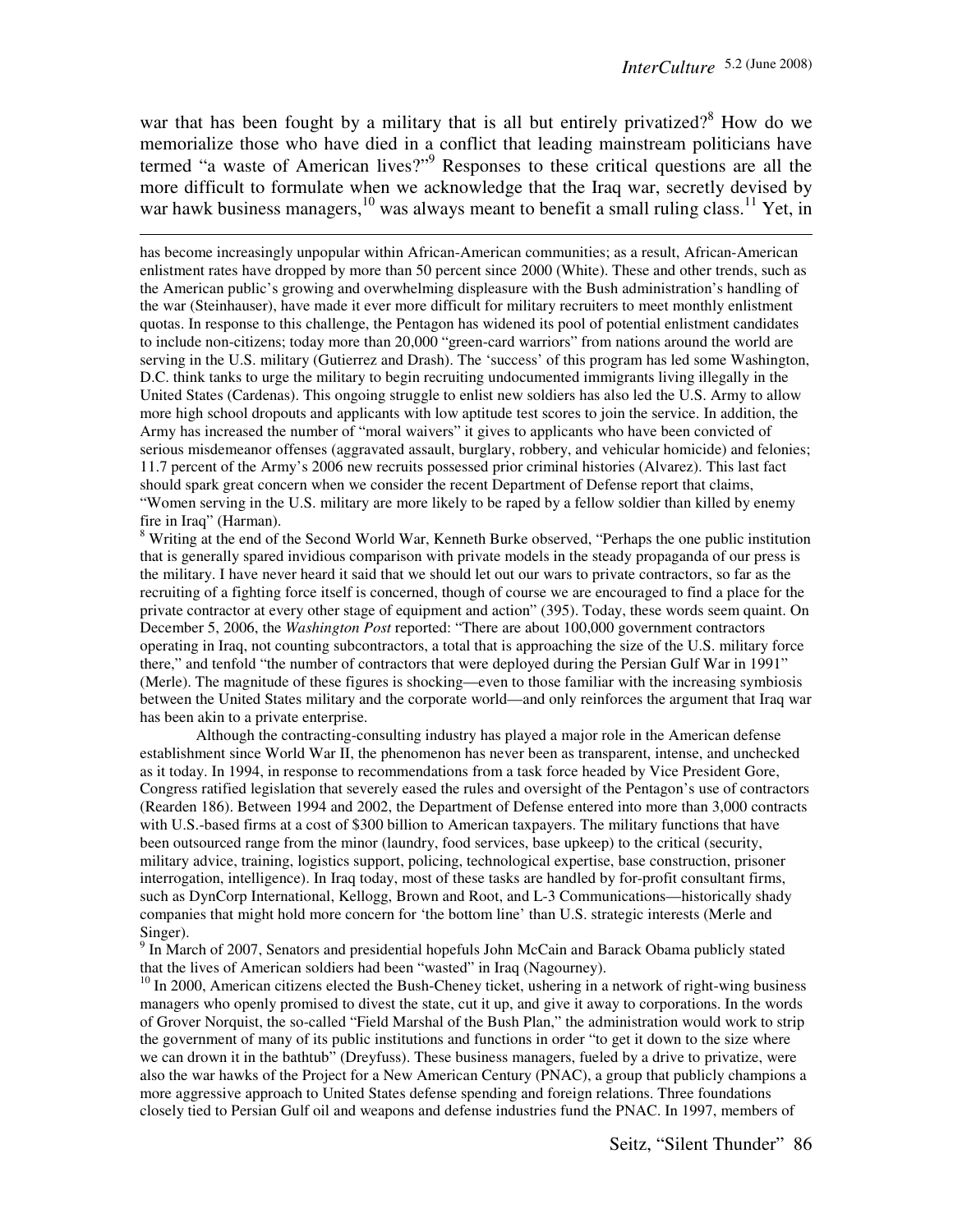light of the fact that the mask of the collectivistic motive to sacrifice has been pulled off and tossed away, these questions *must be* answered on the ground of socio-political American life if we are to restore in our minds, if not the idea of a just war, at least the notion of a necessary war in which the entire body of the nation is called to sacrifice in a visibly just and fair way.

 In conclusion, it appears that the Iraq war has, in the very least, broken apart the traditionally easy equation between the American war memorial and the memory of the sacrificial soldier. Like the Iraq war—which according to Senator John McCain could last another 100 years—the Silent Thunder Memorial for Freedom is open-ended; its ultimate meaning remains largely unknown. However, we *do know* that the Iraq war has blatantly exposed the inherent contradictions of our imagined wartime Athenian democracy, that illusory scenario in which a collectivistic motive to soldierly sacrifice is possible.

- We need to increase defense spending significantly if we are to carry out our global responsibilities today and modernize our armed forces for the future.
- We need to strengthen our ties to democratic allies and to challenge regimes hostile to our interests and values.
- We need to promote the cause of political and economic freedom abroad.

 $\overline{a}$ 

• We need to accept responsibility for America's unique role in preserving and extending an international order friendly to our security, our prosperity, and our principles.

In September 2000, the PNAC released a follow-up document that further detailed their plan. Titled Rebuilding America's Defenses, this 90-page document stated, "America's global leadership, and its role as the guarantor of the current great-power peace, relies upon the safety of the American homeland; the preservation of a favorable balance of power in Europe, the Middle East and surrounding energy-producing region, and East Asia; and the general stability of the international system of nation-states relative to terrorists, organized crime, and other 'non-state actors'" (5). This document, nearly a blueprint of what was to follow Bush's election, argued for a more permanent American role in Middle East regional security and hinted at war with Iraq: "While the unresolved conflicts with Iraq provides the immediate justification, the need for a substantial American force presence in the Gulf transcends the issue of the regime of Saddam Hussein" (14). Dissatisfied with the Clinton Administration's adherence to certain international treaties (52) and the already lenient rules governing defense spending and private contracting, the document demanded an increase use of U.S. civilian contract workers (34), greater spending on global missile defenses (presumably to be constructed by private companies), an American control of space and cyberspace, and a sweeping transformation of the U.S. military's conventional forces into a swifter, more technology-dependent entity. The PNAC noted that this revolutionary transformation of U.S. defense and foreign policies was "likely to be a long one, absent some catastrophic and catalyzing event—like a new Pearl Harbor" (51).

 $11$  Evidence pointing towards an economic motive for the war in Iraq has yet to be conclusively substantiated. But counterarguments for a public motive have been rendered weak by the Bush Administration's intimate relationships with the PNAC and the private enterprises that have financially benefited from the conflict. On Wednesday March 19, 2003, just days before the commencement of the Iraq war, Defense Policy Board Chairman Richard Perle was paid to host a conference call with Goldman Sachs financial clients to discuss "investment opportunities arising from the war" (Dowd). Perle's talk titled "Implications of an Imminent War: Iraq Now. North Korea Next?"—offered Goldman Sachs investors "advice on how to cash if war broke out in Iraq and/or North Korea" (Capital Hill Blue).

the PNAC—including Dick Cheney, Donald Rumsfeld, Paul Wolfowitz, I Lewis Libby, William J. Bennett, Zalmay Khalizad (President Bush's ambassador to Afghanistan), and Jeb Bush—released a public statement that argued four broad points (Statement):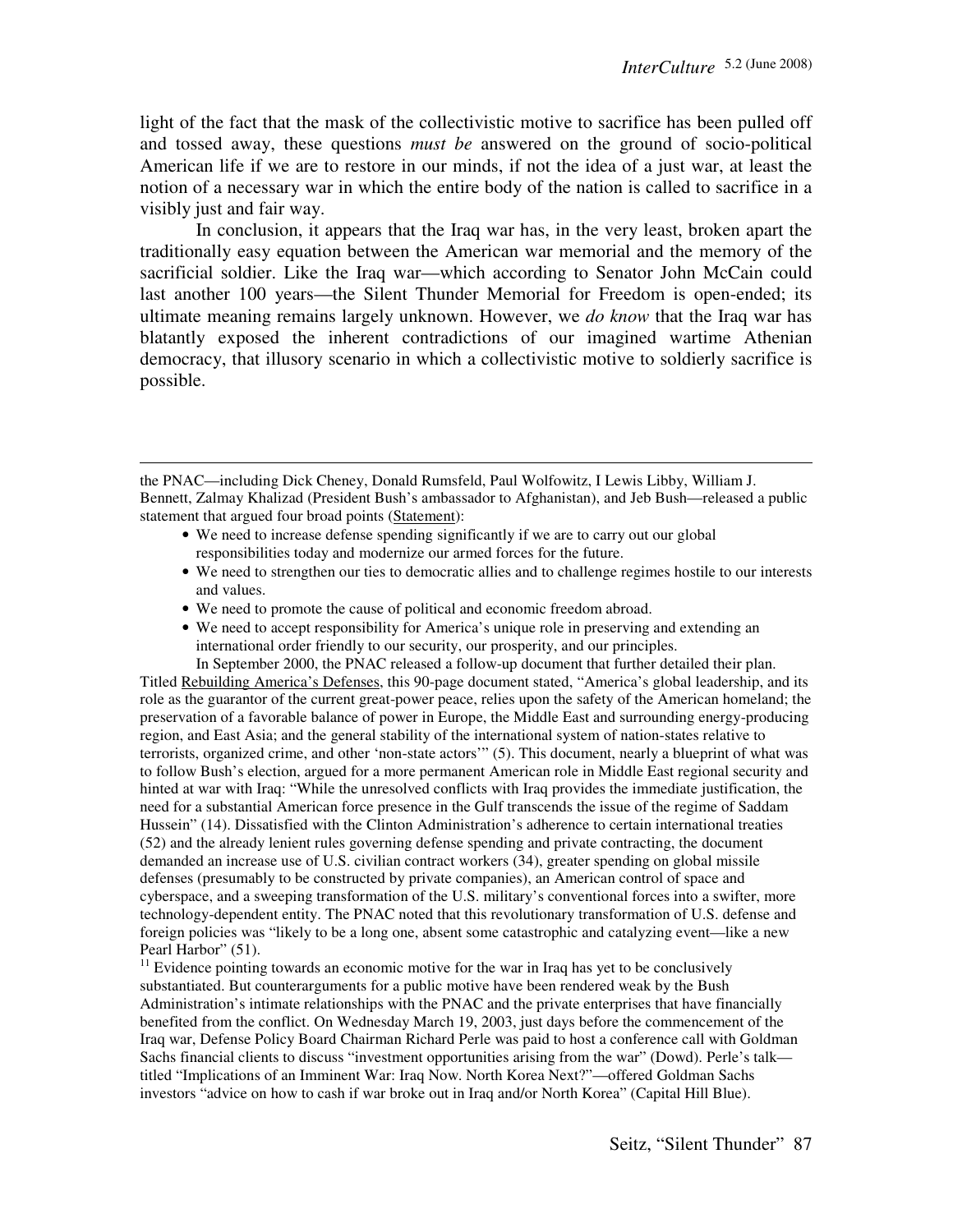**\_\_\_\_\_\_\_\_\_\_\_\_\_\_\_\_\_\_\_\_\_\_\_\_\_\_\_\_\_\_\_\_\_\_\_\_\_\_\_\_\_\_\_\_\_\_\_\_\_\_\_\_\_\_\_\_\_\_\_\_\_\_\_\_\_\_\_\_\_\_\_**  David William Seitz is a PhD candidate in the Department of Communication at the University of Pittsburgh. His dissertation is a study of American overseas military cemeteries and memorials. The author wishes to express thanks to the many professors and peers at the University of Pittsburgh who have contributed feedback on his work on war and memory in seminars and less formal settings over the past three years.

## *Works Cited*

- Alvarez, Lizette. "Army Giving More Waivers in Recruiting." *New York Times* 14 Feb. 2007. 5 May 2008 <http://www.nytimes.com/2007/02/14/us/14military.html?ex =1329109200&en=52e01ef94ac71dab&ei=5090&partner=rssuserland&emc  $=$ rss $>$ .
- Blair, Carole. "Civil Rights/Civil Sites: 'Until Justice Rolls Down Like Waters.'" The Carroll C. Arnold Distinguished Lecture. National Communication Association 2006 Annual Convention. Henry B. Gonzalez Convention Center, San Antonio. 16 Nov. 2006.
- Bowman, Tom. "War Toll Speaks to Geography, Class Split." Baltimore Sun 30 Oct. 2005. 5 May 2008 <http://www.baltimoresun.com/topic/balte.soldiers30oct30,0,6 215613.story?page=1>.
- Burke, Kenneth. *A Grammar of Motives*. Berkeley: University of California Press, 1969. "Bush Backs Pentagon on Barring Coffin Photos." MSNBC.com 23 Apr. 2003. 5 Dec. 2006 <http://www.msnbc.msn.com/id/4807865/>.
- Capitol Hill Blue. "Pearle Told Investors They Could Profit From War." *Capitol Hill Blue* 7 May 2003. 9 Dec. 2006 http://www.capitolhillblue.com/cgi-bin/artman /exec/view.cgi?archive=17&num=2192>.
- Cardenas, Jose. "Recruiting the Undocumented for the Military is Proposed." *St. Petersburg Times* 27 Apr. 2008. 5 May 2008 <http://www.tampabay.com/news/ military/article474777.ece>.
- Carr, Rebecca. "Judge to Decide on Release of New Iraq Prison Abuse Photos." *The Oxford Press* 15 Aug. 2005. 4 Apr. 2008 <http://www.oxfordpress.com/news/ content/shared/news/nation/stories/08/15ABUSE\_PHOTOS.html>.
- "CFLCC Ground Rules Agreement." Reportres Sans Frontiers. 5 Dec. 2006 <http://www.rsf.org/article.php3?id\_article=5334>.
- Chamber II, John Whiteclay, ed. *The Oxford Companion to American Military History.*  Oxford: Oxford University Press, 1999.
- Christiansen, Adrienne E., and Jeremy J. Hanson. "Comedy as Cure for Tragedy: ACT UP and the Rhetoric of AIDS." *Quarterly Journal of Speech* 82 (1996): 157-170.
- Cole, Juan. "The US Has Lost the Battle of the Photographs." *Common*
- *Dreams News Center* 3 May 2004. 5 Dec. 2006 <http://www.commondreams.org/ cgi-bin/print.cgi?file=/views04/0503-04.htm>.
- Dole, Bob. Address. Dedication of the World War II Memorial. National Mall, Washington, D.C. 29 May 2004.
- Dowd, Maureen. "Perle's Plunder Blunder." Editorial. *New York Times* 23 Mar. 2003: sec. 4: 13.
- Dreyfuss, Robert. "Gover Norquist: 'Field Marshal' of the Bush Plan." *Nation* 14 May 2001. 9 Dec. 2006 <http://www.thenation.com/docprint.mhtml?I=20010514&s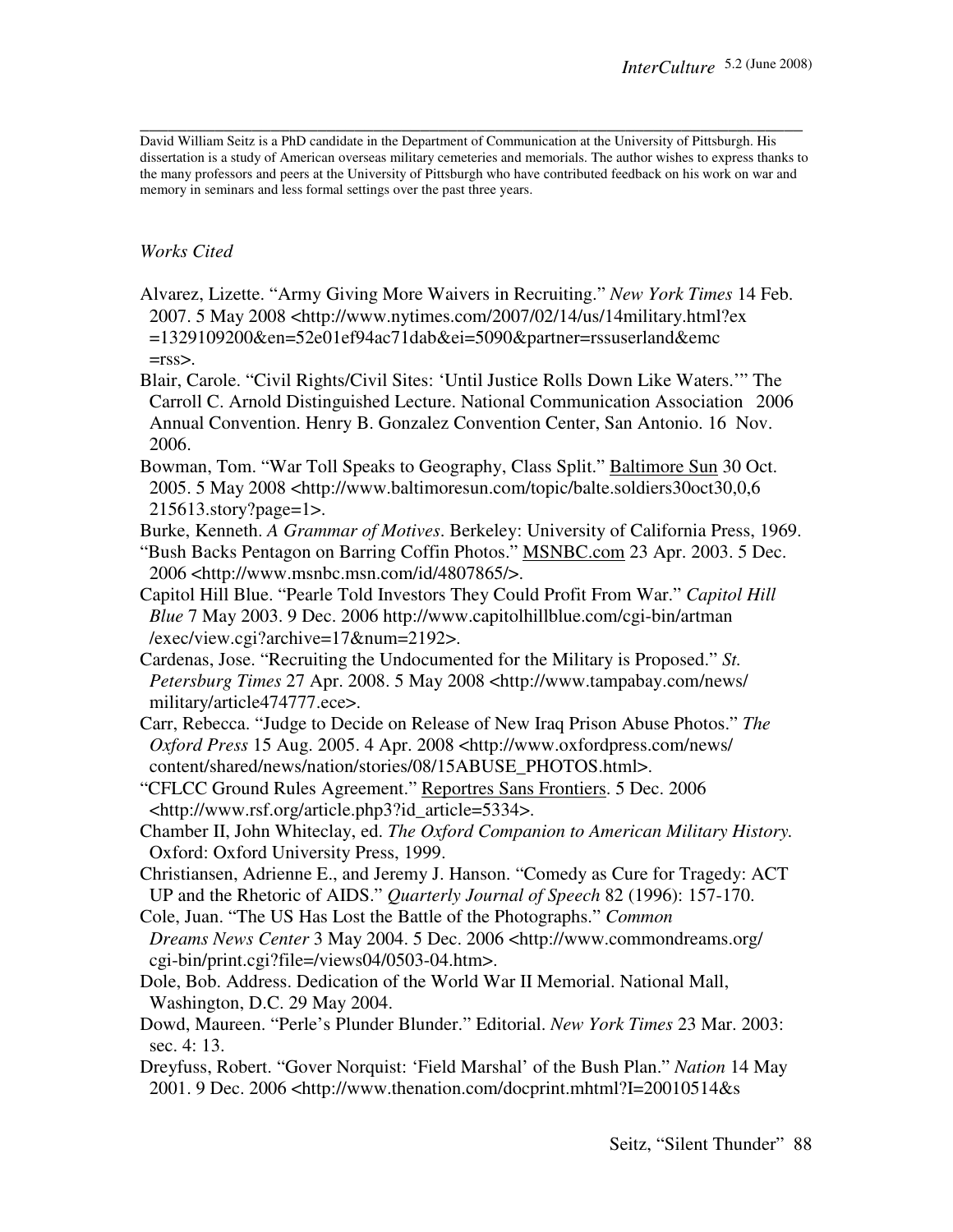=dreyfuss>.

- Ferguson, Rev. George. *Signs and Symbols in Christian Art*. New York: Oxford University Press, 1959.
- Gray, Jonathan. "Television Teaching: Parody, *Simpsons*, and Media Literacy Education." *Critical Studies in Media Communication* 22.3 (2005): 223-238.
- Griffin, Michael. "Creating a Context for Pictorial Impact: The Abu Ghraib Photos." Paper. 2005 Annual Meeting of the International Communication Association. Sheraton New York, New York.
- Gutierrez, Thelma, and Wayne Drash. "'Green-Card Marine' Prepares for 3<sup>rd</sup> Deployment." CNN.com 20 Mar. 2008. 24 Mar. 2008 <http://www.cnn.com/ 2008/US/03/19/greencard.marine/index.html>.
- Harman, Jane. "Rapists in the Ranks." *Los Angeles Times* 31 Mar. 2008. 5 May 2008 <http://www.latimes.com/news/opinion/commentary/la-oe-harman31mar31, 0,5399612.story>.
- Kumar, Deepa. "Media, War, and Propaganda: Strategies of Information Management During the 2003 Iraq War." *Communication and Critical/Cultural Studies* 3.1 (2006): 48-69.
- Lefebvre, Henri. *The Production of Space*. Oxford: Blackwell, 1991.
- Lin, Maya. Presentation. Grounds for Remembering Forum. Doreen B. Townsend Center for the Humanities, University of California, Berkeley. 6 Mar. 1995.
- McGee, Michael Calvin. "The 'Ideograph': A Link Between Rhetoric and Ideology." *Quarterly Journal of Speech* 66.1 (1980): 1-16.
- Merle, Renae. "Census Counts 100,000 Contractors in Iraq." *Washington Post* 5 Dec. 2006: D01.
- ---, and P.W. Singer. *Corporate Warriors: The Rise of the Privatized Military Industry*. Ithaca: Cornell University Press, 2003.
- Nagourney, Adam. "Senators Regret Remarks on Troops." *New York Times* (late edition) 2 March 2007: A14.
- Plan for a New American Century. *Rebuilding America's Defenses: Strategy, Forces and Resources for a New Century*. Sept. 2000. 8 Dec. 2006 <http://www. newamericancentury.org/RebuildingAmericasDefenses.pdf>.
- ---. *Statement of Principles*. 3 June 1997. 8 Dec. 2006 <http://www.newamericancentury. org/statementofprinciples.htm>.
- "President Bush Signs Visitor Center Bill." *Vietnam Veterans Memorial Fund* 18 Nov. 2003. 3 Apr. 2008 <http://www.vvmf.org/index.cfm?SectionID  $=298$ .
- Rearden, Steven L. "Consultants." Chambers 185-186.
- Roustazad, Kevin. Personal interview. 19 July 2006.
- Savage, Kirk. *Standing Soldiers, Kneeling Slaves: Race, War, and Monument in Nineteenth-Century America*. Princeton: Princeton University Press, 1997.
- Schwartz, Barry. "Memorials." Chambers 429-431.
- Steinhauser, Paul. "Poll: More Disapprove of Bush Than Any Other President."  *CNN.com* 1 May 2008. 5 May 2008 <http://edition.cnn.com/2008/POLITICS/ 05/01/bush.poll/index.html>.
- Sturken, Marita. "The Wall, the Screen, and the Image: The Vietnam Veterans Memorial." *Representations* 35 (1991): 118-142.